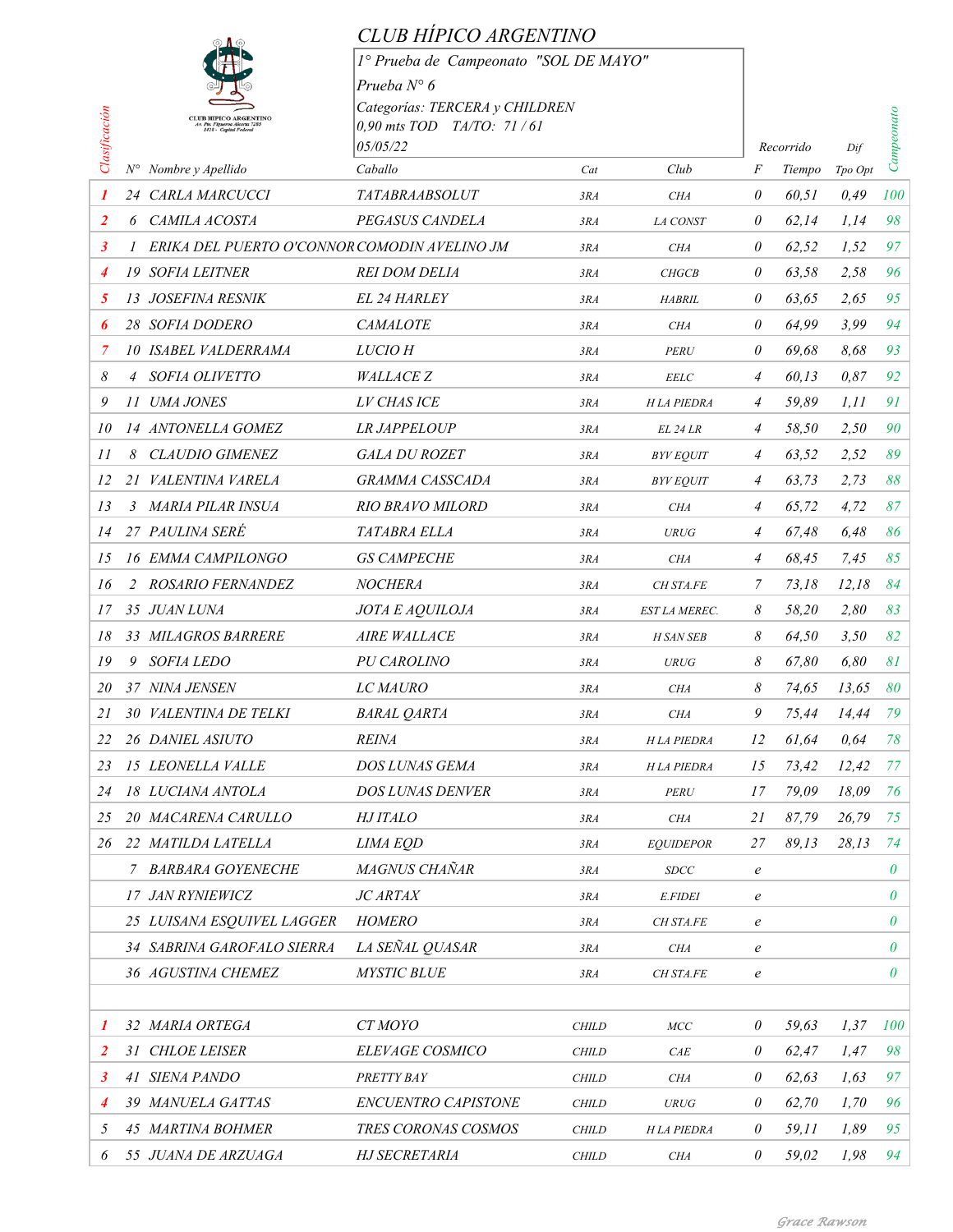|                                                     | CLUB HIPICO ARGENTINO                 |              |               |                  |           |         |            |
|-----------------------------------------------------|---------------------------------------|--------------|---------------|------------------|-----------|---------|------------|
|                                                     | 1º Prueba de Campeonato "SOL DE MAYO" |              |               |                  |           |         |            |
|                                                     | Prueba $N^{\circ}$ 6                  |              |               |                  |           |         |            |
| <b>CLUB HIPICO ARGENTINO</b>                        | Categorías: TERCERA y CHILDREN        |              |               |                  |           |         |            |
| Pu. Figueroa Alcorta 7285<br>1428 - Capital Federal | 0,90 mts TOD TA/TO: 71/61             |              |               |                  |           |         |            |
| Clasificación<br>$N^{\circ}$ Nombre y Apellido      | 05/05/22<br>Caballo                   | Cat          | Club          |                  | Recorrido | Dif     | Campeonato |
|                                                     |                                       |              |               | F                | Tiempo    | Tpo Opt |            |
| $\overline{7}$<br>40 SOFIA SAR                      | LS CAMILA                             | <b>CHILD</b> | <b>CHPBS</b>  | $\theta$         | 57,55     | 3,45    | 93         |
| 53 LUCILLE BAUM<br>8                                | <b>KENDRA</b>                         | <b>CHILD</b> | <b>CHA</b>    | $\theta$         | 64,46     | 3,46    | 92         |
| 9<br>49 SOL HOOGSTRA                                | PENINSULA SUPAY                       | $\it CHILD$  | EH LA PROV    | $\theta$         | 64,89     | 3,89    | 91         |
| 48 DELFINA PLANAS<br>10                             | <b>CAMBA</b>                          | <b>CHILD</b> | CHA           | $\theta$         | 56,90     | 4,10    | 90         |
| 52 AZUL ABERG COBO<br>II                            | CHACARERO Z                           | <b>CHILD</b> | <b>URUG</b>   | $\theta$         | 65,41     | 4,41    | 89         |
| 50 MATIAS WU<br>12                                  | RS MIRKA                              | <b>CHILD</b> | <b>CHA</b>    | $\theta$         | 65,82     | 4,82    | 88         |
| 42 ANA ALZA BIZET<br>13                             | <b>RASCAL</b>                         | <b>CHILD</b> | <b>CHGCB</b>  | $\theta$         | 66,40     | 5,40    | 87         |
| 51 PILAR PRESENQUI<br>14                            | <b>IMPAVIDO</b>                       | <b>CHILD</b> | CH STA.FE     | $\theta$         | 55,51     | 5,49    | 86         |
| 44 JAZMIN AVENDAÑO<br>15                            | <b>NOCHERO</b>                        | $\it CHILD$  | <b>CHA</b>    | $\overline{4}$   | 62,56     | 1,56    | 85         |
| 57 CHLOE LEISER<br>16                               | EL AMANECER GAMBETA                   | <b>CHILD</b> | CAE           | $\overline{A}$   | 62,74     | 1,74    | 84         |
| 54 VICTORIA MERLINO<br>17                           | <b>BARAL PERSA</b>                    | <b>CHILD</b> | <b>CHMSJ</b>  | $\overline{A}$   | 64,10     | 3,10    | 83         |
| 43 JOSEFINA ZALASAR<br>18                           | RZ TERRA CENIZA                       | <b>CHILD</b> | <b>CHESDO</b> | $\overline{4}$   | 55,34     | 5,66    | 82         |
| 46 OLIVIA BOMBINI<br>19                             | AIRONA Z                              | <b>CHILD</b> | <b>CHA</b>    | II               | 73,67     | 12,67   | 81         |
| 56 MARIA ORTEGA                                     | КАРРІ ДАКОТА                          | <b>CHILD</b> | MCC           | $\boldsymbol{e}$ |           |         | $\theta$   |
|                                                     |                                       |              |               |                  |           |         |            |
|                                                     |                                       |              |               |                  |           |         |            |
|                                                     |                                       |              |               |                  |           |         |            |
|                                                     |                                       |              |               |                  |           |         |            |
|                                                     |                                       |              |               |                  |           |         |            |
|                                                     |                                       |              |               |                  |           |         |            |
|                                                     |                                       |              |               |                  |           |         |            |
|                                                     |                                       |              |               |                  |           |         |            |
|                                                     |                                       |              |               |                  |           |         |            |
|                                                     |                                       |              |               |                  |           |         |            |
|                                                     |                                       |              |               |                  |           |         |            |
|                                                     |                                       |              |               |                  |           |         |            |
|                                                     |                                       |              |               |                  |           |         |            |
|                                                     |                                       |              |               |                  |           |         |            |
|                                                     |                                       |              |               |                  |           |         |            |
|                                                     |                                       |              |               |                  |           |         |            |
|                                                     |                                       |              |               |                  |           |         |            |
|                                                     |                                       |              |               |                  |           |         |            |
|                                                     |                                       |              |               |                  |           |         |            |
|                                                     |                                       |              |               |                  |           |         |            |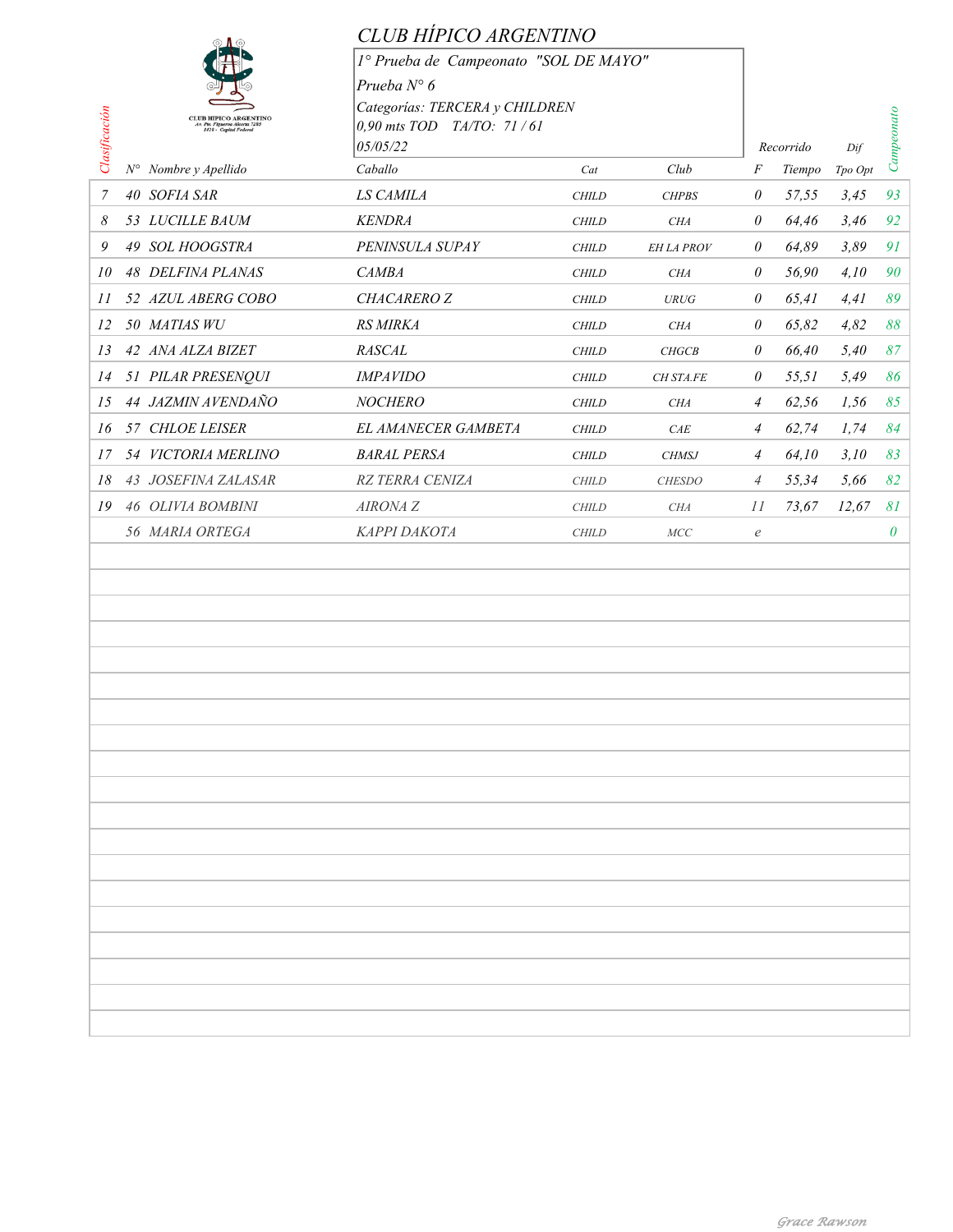

## *CLUB HÍPICO ARGENTINO*

*2° Prueba de CAMPEONATO "SOL DE MAYO" Prueba N° 7 Categorías: TERCERA y CHILDREN 0,90mt*

|                     | Categorías: TERCERA y CHILDREN 0,90mt<br><b>CLUB HIPICO ARGENTINO</b> |                         |                     |                   |                  |                  |                    |          |
|---------------------|-----------------------------------------------------------------------|-------------------------|---------------------|-------------------|------------------|------------------|--------------------|----------|
| $\Box$ lasificación | .<br>Ple. Figueroa Alcorta 728.<br>1428 - Capital Federal             | 05/05/22                |                     |                   |                  | Recorrido<br>Dif |                    |          |
|                     | N° Nombre y Apellido                                                  | Caballo                 | Cat<br>Tpo Acor/Opt | Club              | F                | Tpo<br>80        | Tpo Opt Ptos<br>69 |          |
| 1                   | 11 SOFIA DODERO                                                       | <b>CAMALOTE</b>         | 3RA                 | <b>CHA</b>        | 0                | 68,28            | 0,72               | 100      |
| 2                   | 29 CAMILA ACOSTA                                                      | PEGASUS CANDELA         | 3RA                 | LA CONST          | 0                | 69,75            | 0,75               | 98       |
| 3                   | 13 CARLA MARCUCCI                                                     | <b>TATABRAABSOLUT</b>   | 3RA                 | <b>CHA</b>        | 0                | 69,94            | 0.94               | 97       |
| 4                   | 37 MATILDA LATELLA                                                    | <b>LIMA EQD</b>         | 3RA                 | <b>EOUIDEPOR</b>  | $\theta$         | 68,04            | 0,96               | 96       |
| 5                   | 2 SABRINA GAROFALO SIERRA                                             | LA SEÑAL QUASAR         | 3RA                 | <b>CHA</b>        | 0                | 70,81            | 1,81               | 95       |
| 6                   | 28 UMA JONES                                                          | <b>LV CHAS ICE</b>      | 3RA                 | <b>HLA PIEDRA</b> | 0                | 67,08            | 1,92               | 94       |
| 7                   | 15 ANTONELLA GOMEZ                                                    | <b>LR JAPPELOUP</b>     | 3RA                 | <i>EL 24 LR</i>   | 0                | 67,07            | 1.93               | 93       |
| 8                   | 21 ROSARIO FERNANDEZ                                                  | <b>NOCHERA</b>          | 3RA                 | CH STA.FE         | 0                | 66,18            | 2,82               | 92       |
| 9                   | 17 LEONELLA VALLE                                                     | <b>DOS LUNAS GEMA</b>   | 3RA                 | <b>HLA PIEDRA</b> | 0                | 65,81            | 3,19               | 91       |
| 10                  | 8 VALENTINA VARELA                                                    | GRAMMA CASSCADA         | 3RA                 | <b>BYV EQUIT</b>  | 0                | 72,25            | 3,25               | 90       |
| 11                  | 25 LUCIANA ANTOLA                                                     | <b>DOS LUNAS DENVER</b> | 3RA                 | <b>PERU</b>       | 0                | 65,56            | 3,44               | 89       |
| 12                  | 22 SOFIA OLIVETTO                                                     | <b>WALLACE Z</b>        | 3RA                 | <b>EELC</b>       | 0                | 65,50            | 3,50               | 88       |
| 13                  | 14 MILAGROS BARRERE                                                   | <b>AIRE WALLACE</b>     | 3RA                 | <b>H SAN SEB</b>  | $\theta$         | 75,78            | 6.78               | 87       |
| 14                  | 20 BARBARA GOYENECHE                                                  | MAGNUS CHAÑAR           | 3RA                 | <b>SDCC</b>       | $\overline{4}$   | 70, 11           | 1.11               | 86       |
| 15                  | 27 ERIKA DEL PUERTO O'CONNOR                                          | COMODIN AVELINO JM      | 3RA                 | <b>CHA</b>        | $\overline{4}$   | 70,81            | 1,81               | 85       |
| 16                  | 19 SOFIA LEDO                                                         | PU CAROLINO             | 3RA                 | <b>URUG</b>       | $\overline{4}$   | 70,85            | 1,85               | 84       |
| 17                  | 35 JOSEFINA RESNIK                                                    | <b>EL 24 HARLEY</b>     | 3RA                 | <b>HABRIL</b>     | 4                | 66,65            | 2,35               | 83       |
| 18                  | 23 MARIA PILAR INSUA                                                  | <b>RIO BRAVO MILORD</b> | 3RA                 | <b>CHA</b>        | $\overline{4}$   | 65,54            | 3.46               | 82       |
| 19                  | 30 ISABEL VALDERRAMA                                                  | <b>LUCIO H</b>          | 3RA                 | <b>PERU</b>       | $\overline{4}$   | 72,56            | 3,56               | 8I       |
| 20                  | 18 NINA JENSEN                                                        | <b>LC MAURO</b>         | 3RA                 | <b>CHA</b>        | $\overline{4}$   | 64,53            | 4,47               | 80       |
| 21                  | 6 SOFIA LEITNER                                                       | <b>REI DOM DELIA</b>    | 3RA                 | <b>CHGCB</b>      | 4                | 64,39            | 4,61               | 79       |
| 22                  | 31 VALENTINA DE TELKI                                                 | <b>BARAL QARTA</b>      | 3RA                 | <b>CHA</b>        | $\overline{4}$   | 63,32            | 5,68               | 78       |
| 23                  | 5 MACARENA CARULLO                                                    | HJ ITALO                | 3RA                 | <b>CHA</b>        | $\overline{4}$   | 74,81            | 5.81               | 77       |
|                     | 24 16 EMMA CAMPILONGO                                                 | <b>GS CAMPECHE</b>      | 3RA                 | CHA               | $\overline{4}$   | 62,58            | 6,42               | 76       |
| 25                  | 3 PAULINA SERÉ                                                        | <i>TATABRA ELLA</i>     | 3RA                 | <b>URUG</b>       | $\overline{4}$   | 79,27            | 10,27              | 75       |
| 26                  | 4 CLAUDIO GIMENEZ                                                     | <b>GALA DU ROZET</b>    | 3RA                 | <b>BYV EQUIT</b>  | 8                | 79,90            | 10,90              | 74       |
|                     | 1 DANIEL ASIUTO                                                       | <i>REINA</i>            | 3RA                 | <b>HLA PIEDRA</b> | $\epsilon$       |                  |                    | 0        |
|                     | 7 LUISANA ESQUIVEL LAGGER                                             | <b>HOMERO</b>           | 3RA                 | <b>CH STA.FE</b>  | $\boldsymbol{e}$ |                  |                    | 0        |
|                     | 9 AGUSTINA CHEMEZ                                                     | <b>MYSTIC BLUE</b>      | 3RA                 | <b>CH STA.FE</b>  | $\boldsymbol{e}$ |                  |                    | 0        |
|                     | 24 JAN RYNIEWICZ                                                      | <b>JC ARTAX</b>         | 3RA                 | <b>E.FIDEI</b>    | $\boldsymbol{e}$ |                  |                    | 0        |
|                     | 10 JUAN LUNA                                                          | <b>JOTA E AQUILOJA</b>  | 3RA                 | EST LA MEREC.     | ret              |                  |                    | $\theta$ |
|                     |                                                                       |                         |                     |                   |                  |                  |                    |          |
| 1                   | 50 ANA ALZA BIZET                                                     | <b>RASCAL</b>           | <b>CHILD</b>        | <b>CHGCB</b>      | $\theta$         | 69,39            | 0,39               | 100      |
| 2                   | 33 MARIA ORTEGA                                                       | <b>KAPPI DAKOTA</b>     | <b>CHILD</b>        | MCC               | 0                | 69,45            | 0,45               | 98       |
| 3                   | 56 MARIA ORTEGA                                                       | CT MOYO                 | <b>CHILD</b>        | MCC               | 0                | 68,52            | 0,48               | 97       |
| 4                   | 34 CHLOE LEISER                                                       | EL AMANECER GAMBETA     | <b>CHILD</b>        | CAE               | $\theta$         | 69,51            | 0,51               | 96       |
| 5                   | 43 AZUL ABERG COBO                                                    | <b>CHACARERO Z</b>      | <b>CHILD</b>        | <b>URUG</b>       | 0                | 69,67            | 0.67               | 95       |
| 6                   | 54 SIENA PANDO                                                        | PRETTY BAY              | <b>CHILD</b>        | <b>CHA</b>        | $\theta$         | 68,08            | 0.92               | 94       |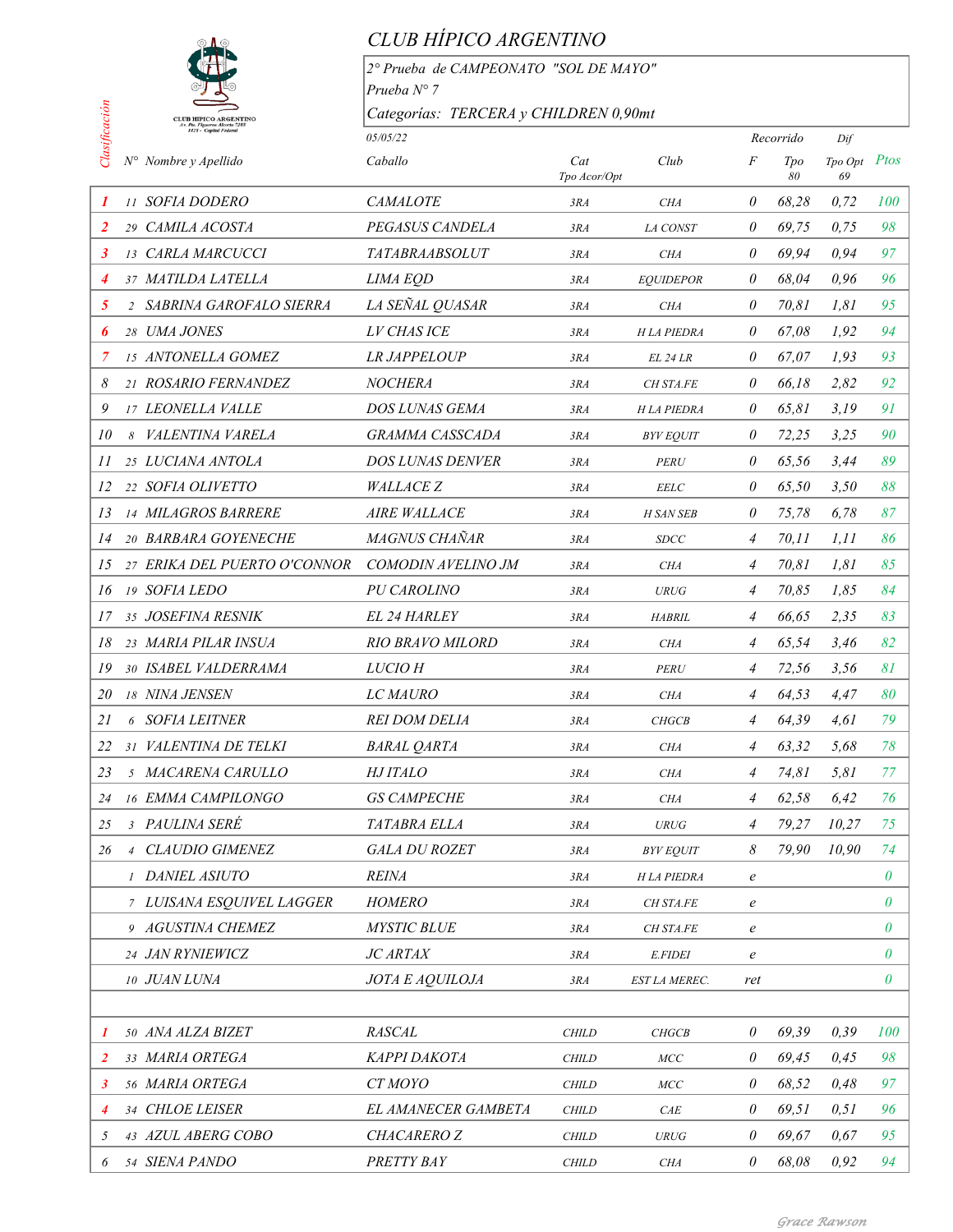

## *CLUB HÍPICO ARGENTINO*

*2° Prueba de CAMPEONATO "SOL DE MAYO" Prueba N° 7 Categorías: TERCERA y CHILDREN 0,90mt*

|                     |                                                                | 111 uccu 11                           |                     |                   |                |           |               |      |  |
|---------------------|----------------------------------------------------------------|---------------------------------------|---------------------|-------------------|----------------|-----------|---------------|------|--|
|                     | <b>CLUB HIPICO ARGENTINO</b><br>Av. Pte. Figueroa Alcorta 7285 | Categorías: TERCERA y CHILDREN 0,90mt |                     |                   |                |           |               |      |  |
| $\Box$ lasificación | 1428 - Capital Federal                                         | 05/05/22                              |                     |                   |                | Recorrido | Dif           |      |  |
|                     | $N^{\circ}$<br>Nombre y Apellido                               | Caballo                               | Cat<br>Tpo Acor/Opt | Club              | F              | Tpo<br>80 | Tpo Opt<br>69 | Ptos |  |
| 7                   | 52 JAZMIN AVENDAÑO                                             | <b>NOCHERO</b>                        | <b>CHILD</b>        | <b>CHA</b>        | 0              | 70,23     | 1,23          | 93   |  |
| 8                   | 45 MATIAS WU                                                   | <b>RS MIRKA</b>                       | <b>CHILD</b>        | <b>CHA</b>        | 0              | 67,39     | 1,61          | 92   |  |
| 9                   | 55 CHLOE LEISER                                                | <b>ELEVAGE COSMICO</b>                | <b>CHILD</b>        | CAE               | 0              | 67,05     | 1,95          | 91   |  |
| 10                  | 38 LUCILLE BAUM                                                | <b>KENDRA</b>                         | <b>CHILD</b>        | <b>CHA</b>        | 0              | 66,87     | 2.13          | 90   |  |
| 11                  | 47 JUANA DE ARZUAGA                                            | <b>HJ SECRETARIA</b>                  | <b>CHILD</b>        | <b>CHA</b>        | 0              | 66,56     | 2,44          | 89   |  |
| 12                  | 49 PILAR PRESENQUI                                             | <i>IMPAVIDO</i>                       | <b>CHILD</b>        | CH STA.FE         | 0              | 65,71     | 3,29          | 88   |  |
| 13                  | 41 OLIVIA BOMBINI                                              | <b>AIRONA Z</b>                       | <b>CHILD</b>        | <b>CHA</b>        | 0              | 64,36     | 4.64          | 87   |  |
| 14                  | 57 DELFINA PLANAS                                              | <b>CAMBA</b>                          | <b>CHILD</b>        | <b>CHA</b>        | 0              | 64,25     | 4.75          | 86   |  |
| 15                  | 46 SOL HOOGSTRA                                                | PENINSULA SUPAY                       | <b>CHILD</b>        | <b>EH LA PROV</b> | 0              | 63,49     | 5, 51         | 85   |  |
| 16                  | 42 SOFIA SAR                                                   | <i>LS CAMILA</i>                      | <b>CHILD</b>        | <b>CHPBS</b>      | 0              | 61,63     | 7.37          | 84   |  |
| 17                  | 48 JOSEFINA ZALASAR                                            | <b>RZ TERRA CENIZA</b>                | <b>CHILD</b>        | <b>CHESDO</b>     | 0              | 59,75     | 9.25          | 83   |  |
| 18                  | 40 VICTORIA MERLINO                                            | <b>BARAL PERSA</b>                    | <b>CHILD</b>        | <b>CHMSJ</b>      | $\overline{4}$ | 66,10     | 2,90          | 82   |  |
| 19                  | 39 MARTINA BOHMER                                              | TRES CORONAS COSMOS                   | <b>CHILD</b>        | <b>HLA PIEDRA</b> | 4              | 64.18     | 4,82          | 81   |  |
| 20                  | 53 MANUELA GATTAS                                              | <b>ENCUENTRO CAPISTONE</b>            | <b>CHILD</b>        | <b>URUG</b>       |                | 82,48     | 13,48         | 80   |  |
|                     |                                                                |                                       |                     |                   |                |           |               |      |  |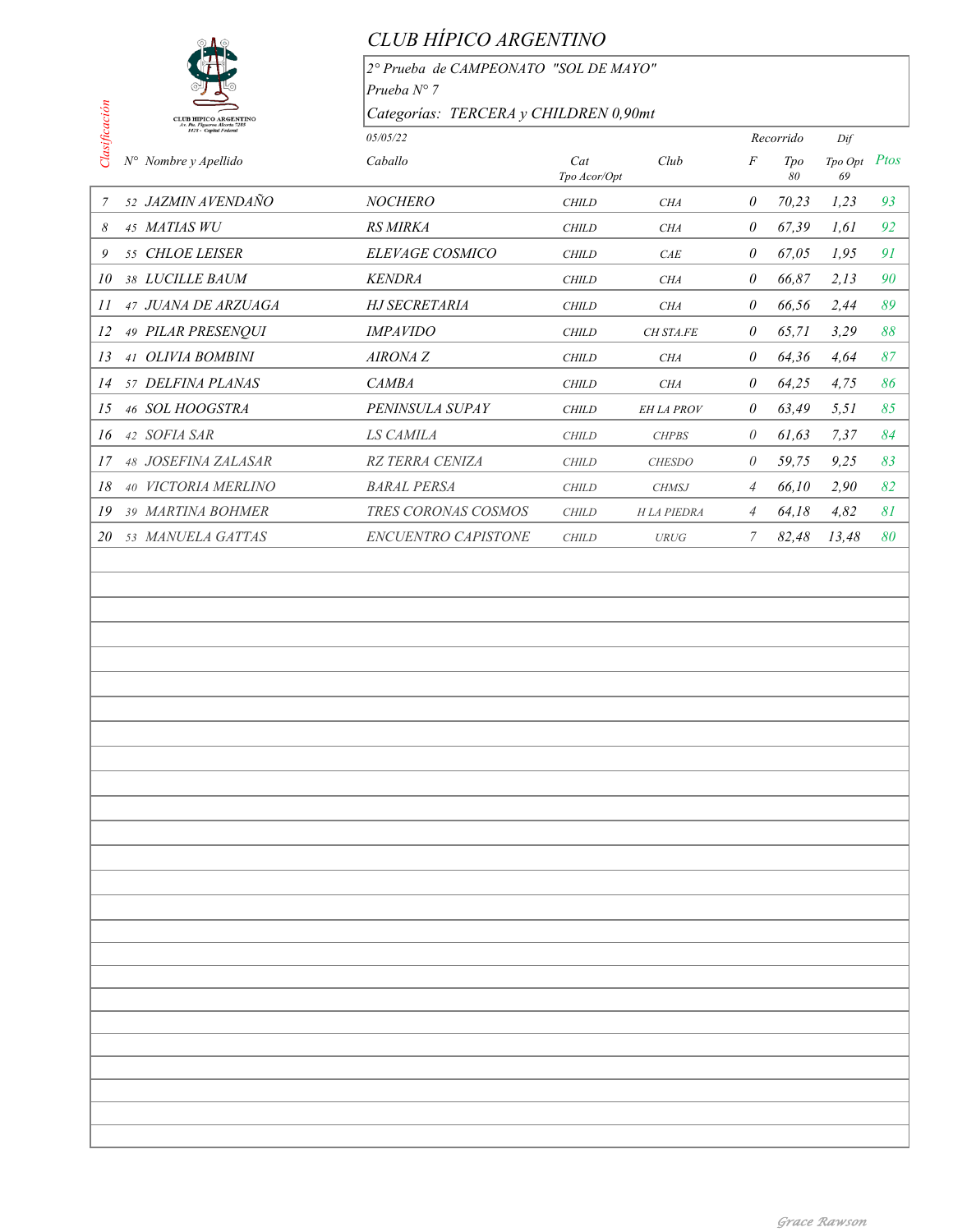|                |                |                                                                                          | CLUB HIPICO ARGENTINO                                |              |                               |                     |           |            |
|----------------|----------------|------------------------------------------------------------------------------------------|------------------------------------------------------|--------------|-------------------------------|---------------------|-----------|------------|
|                |                |                                                                                          | 1º Prueba de Campeonato                              |              | 05/05/22                      |                     |           |            |
|                |                |                                                                                          | Prueba $N^{\circ}$ 8                                 |              |                               |                     |           |            |
|                |                | <b>CLUB HIPICO ARGENTINO</b><br>Av. Pte. Figueroa Alcorta 7285<br>1428 - Capital Federal | Categorías: TERCERA, CHILDREN y AMATEUR<br>TD 1,00mt |              |                               |                     | Recorrido | Campeonato |
| Clasificación  | $N^{\circ}$    | Nombre y Apellido<br>Rider                                                               | Caballo<br>Horse                                     | Cat          | Club/País<br>Tiempo Acordado: | Faltas Tiempo<br>74 |           |            |
| 1              | 18             | CAMILA MERLO                                                                             | <b>EC EMILY</b>                                      | 3RA          | <b>CHA</b>                    | $\theta$            | 52,62     | 100        |
| $\overline{2}$ | 12             | JOAQUIN DOUMIC                                                                           | ML CAUDILLO                                          | 3RA          | H LA SOFIA                    | $\theta$            | 54,05     | 98         |
| 3              |                | 19 LOLA MOSCON                                                                           | <b>CT FULL</b>                                       | 3RA          | <b>CHA</b>                    | 0                   | 55.51     | 97         |
| 4              |                | 13 MILAGROS STENGEL                                                                      | <b>HSR QUINTANO</b>                                  | 3RA          | <b>BYV EQUIT</b>              | 0                   | 57,21     | 96         |
| 5              |                | 10 BLANCA WEIL                                                                           | <b>GP FERGUS</b>                                     | 3RA          | CAE                           | $\theta$            | 57,78     | 95         |
| 6              | 2              | FERNANDO NOVOA                                                                           | A VOLANTE Z                                          | 3RA          | <b>CHA</b>                    | $\theta$            | 59,20     | 94         |
| 7              |                | 16 MORA PEREZ                                                                            | CR WILOW                                             | 3RA          | <b>EH LA PROV</b>             | $\theta$            | 59,39     | 93         |
| 8              | 6              | <b>ANDREA CORTEZ</b>                                                                     | <i><b>QUINTINO</b></i>                               | 3RA          | PERU                          | 0                   | 62,79     | 92         |
| 9              | $\prime$       | MIA CANICOBA CORRAL                                                                      | <b>RUSH GENTLEMAN</b>                                | 3RA          | SJV                           | 0                   | 62,81     | 91         |
| 10             | 7              | <b>MARTINA CAPORALI</b>                                                                  | <b>TATABRA ETOILE</b>                                | 3RA          | <b>CHGCB</b>                  | $\theta$            | 67,42     | 90         |
| 11             | 15             | <b>ANITE HERMOZA</b>                                                                     | PTAS OPENING                                         | 3RA          | PERU                          | 3                   | 76,58     | 89         |
| 12             | 3              | <b>FIONA PIFARRE</b>                                                                     | <b>SET POINT Z</b>                                   | 3RA          | <b>CHMG</b>                   | $\overline{A}$      | 56,01     | 88         |
| 13             |                | 10b PALOMA SANTA CRUZ                                                                    | ALL Z                                                | 3RA          | PERU                          | 4                   | 59,54     | 87         |
| 14             | $\overline{4}$ | <b>MICHELLE WU</b>                                                                       | PEGASUS TANGUERA                                     | 3RA          | <b>CHA</b>                    | $\overline{A}$      | 60,52     | 86         |
| 14             | 5              | <b>DELFINA BORRONI</b>                                                                   | <b>WACHETTE Z</b>                                    | 3RA          | <b>CHA</b>                    | $\overline{A}$      | 60,52     | 86         |
| 16             |                | 20 ZOE DE BARELLI                                                                        | <b>HJ MAVERICK</b>                                   | 3RA          | <b>CHA</b>                    | $\overline{4}$      | 64,47     | 84         |
| 17             |                | 11 FACUNDO BARREIRO                                                                      | RS BRAHMAN                                           | 3RA          | CHLA PALOM                    | 4                   | 69,08     | 83         |
| 18             |                | 14 RAFAELA PORCILE                                                                       | <b>LN AMSTEL JAN</b>                                 | 3RA          | PERU                          | 4                   | 70,95     | 82         |
| 19             | 9              | <b>ILEANA SALA</b>                                                                       | YALE                                                 | 3RA          | CH STA.FE                     | 10                  | 79,22     | 81         |
| 20             | 17             | <b>MELISA WU</b>                                                                         | <b>KING'S CHEETA</b>                                 | 3RA          | <b>CHA</b>                    | 17                  | 82,77     | 80         |
|                | 8              | <b>ABRIL HSIEH</b>                                                                       | <b>BM GLORIA</b>                                     | 3RA          | <b>CHA</b>                    | $\mathcal{C}$       |           | $\theta$   |
| 1              |                | 22 SOFIA PIPPOLETO                                                                       | PETITE MOTIVE                                        | <b>CHILD</b> | ${\it JCR}$                   | $\theta$            | 53,59     | 100        |
| $\overline{2}$ | 29             | <b>CAMILA HERON</b>                                                                      | NATALLO <sub>Z</sub>                                 | <b>CHILD</b> | CHGCB                         | $\theta$            | 61,43     | 98         |
| 3              |                | 23 AGUSTINA HERMIDA                                                                      | DOS LUNAS ESSEX                                      | <b>CHILD</b> | <b>BYV EQUIT</b>              | 0                   | 64,86     | 97         |
| $\overline{4}$ |                | 26 AQUILES BARRETO                                                                       | SAN JORGE DEVILS                                     | <b>CHILD</b> | <b>HS SJSUR</b>               | 4                   | 55,17     | 96         |
| 5              |                | 24 BIANCA CONTRERAS                                                                      | TORMENTA NATIVA                                      | <b>CHILD</b> | <b>HABRIL</b>                 | $\overline{A}$      | 57,28     | 95         |
| 6              |                | 25 ZOE CASTELLANO                                                                        | ZIENA Z                                              | <b>CHILD</b> | <b>CHA</b>                    | 8                   | 62,75     | 94         |
| 1              |                | 32 MAGALI MOYANO                                                                         | <b>INDIRA II</b>                                     | AMT          | <b>EST LA MER</b>             | 0                   | 56,48     | 100        |
| $\overline{2}$ | 37             | <b>CINDY BARNOIN</b>                                                                     | PASO CHARMING                                        | AMT          | CAE                           | $\theta$            | 57,75     | 98         |
| $\mathbf{3}$   |                | 31 MARIA JOSE ANASTASIO                                                                  | LAS LOMAS CASTOR SALAMANCA                           | AMT          | <b>CHA</b>                    | $\theta$            | 58,07     | 97         |
| $\overline{4}$ |                | 35 PATRICIA MEDRANO LAMON                                                                | ARECO BACARA                                         | AMT          | <b>CHTFBB</b>                 | $\theta$            | 58,28     | 96         |
| 5              |                | 38 ALEJANDRINA VENDRELL                                                                  | <b>BRUJAZ</b>                                        | AMT          | $\ensuremath{\mathcal{CHN}}$  | $\theta$            | 63,01     | 95         |
| 6              |                | 36 DIEGO TOVILLAS                                                                        | <b>ANTARIO Z</b>                                     | AMT          | <b>BYV EQUIT</b>              | 4                   | 55,10     | 94         |
| 7              | 33             | CLAUDIA AMOROSO                                                                          | LAS CLARITAS ALEGRA Z                                | AMT          | <b>CHA</b>                    | $\overline{A}$      | 59,90     | 93         |
| 8              |                | 30 JULIETA DA REPRESENTAÇÃO                                                              | <b>ZAIRA</b>                                         | AMT          | CHA                           | 4                   | 63,01     | 92         |
| 9              |                | 40 ALESSANDRA MAGNAGHI                                                                   | GAMA EGIPTO                                          | AMT          | <b>BYV EQUIT</b>              | $\overline{A}$      | 63,21     | 91         |
| 10             |                | 21 ALESSANDRA MAGNAGHI                                                                   | <b>CT CASTELL</b>                                    | AMT          | <b>BYV EQUIT</b>              | 4                   | 64,88     | 90         |
| II             |                | 39 TRINIDAD ROBLES                                                                       | <b>BARAL SHAW</b>                                    | AMT          | $\ensuremath{\mathcal{C}}AE$  | 18                  | 87,04     | 89         |
|                |                |                                                                                          |                                                      |              |                               |                     |           |            |